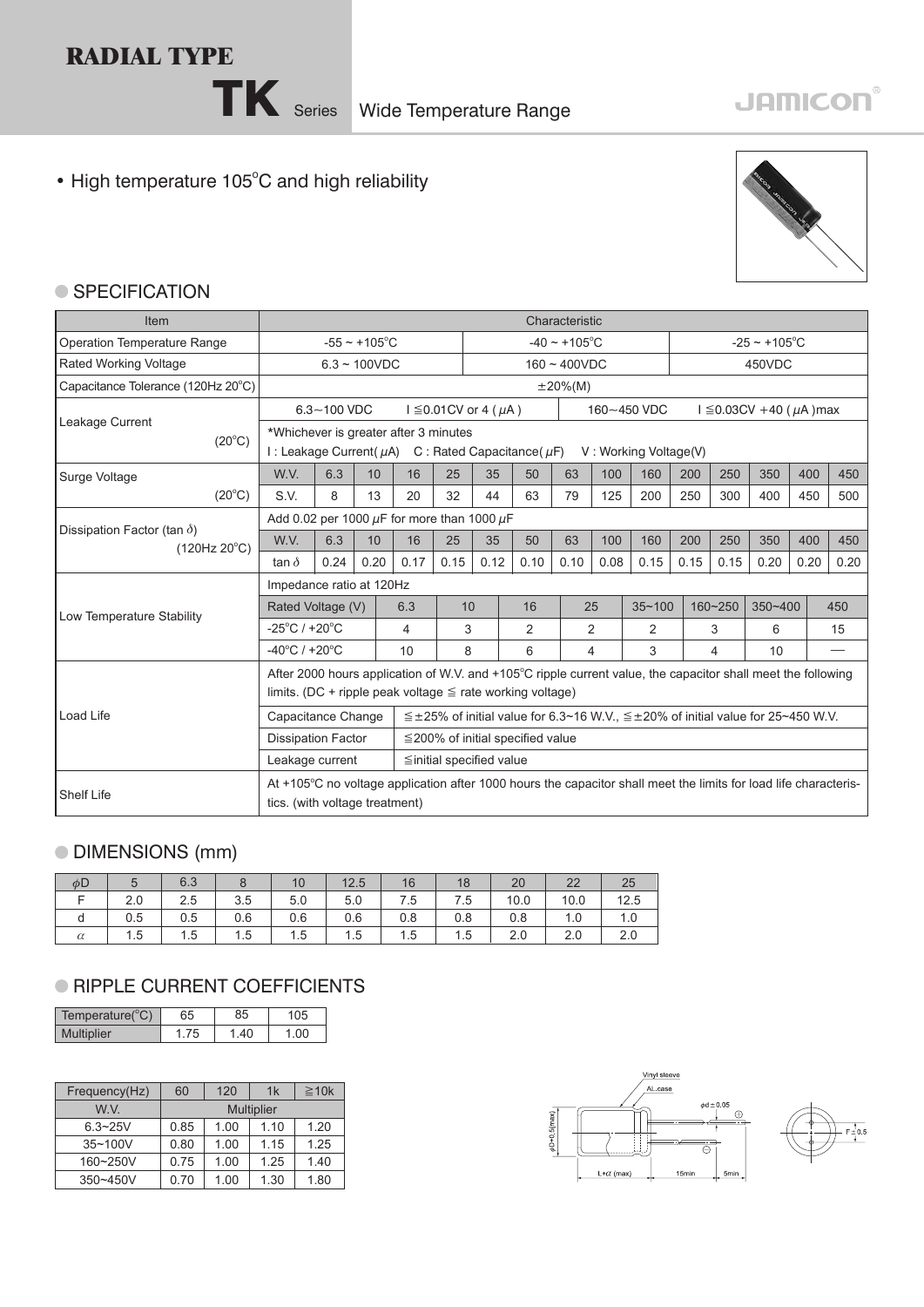|       | ● CASE SIZE & MAX RIPPLE CURRENT |            |         | Case size  | : $D \times L$<br>Max ripple current: mA(rms) | (mm)<br>$105^{\circ}$ C<br>120Hz |      |  |
|-------|----------------------------------|------------|---------|------------|-----------------------------------------------|----------------------------------|------|--|
|       |                                  |            |         |            |                                               |                                  |      |  |
|       | V(Code)                          |            | 6.3(0J) |            | 10(1A)                                        | 16(1C)                           |      |  |
| μF    | <b>Item</b><br>Code              | <b>DxL</b> | R.C.    | <b>DxL</b> | R.C.                                          | <b>DxL</b>                       | R.C. |  |
| 47    | 470                              |            |         |            | →                                             | 5x11                             | 90   |  |
| 100   | 101                              | 5x11       | 110     | 5x11       | 120                                           | 5x11                             | 130  |  |
| 220   | 221                              | 5x11       | 160     | 5x11       | 180                                           | 6.3x11                           | 220  |  |
| 330   | 331                              | 6.3x11     | 220     | 6.3x11     | 250                                           | 8x11.5                           | 310  |  |
| 470   | 471                              | 6.3x11     | 270     | 6.3x11     | 290                                           | 8x11.5                           | 370  |  |
| 1000  | 102                              | 8x11.5     | 460     | 10x12.5    | 530                                           | 10x16                            | 630  |  |
| 2200  | 222                              | 10x16      | 760     | 10x20      | 910                                           | 12.5x20                          | 1050 |  |
| 3300  | 332                              | 10x20      | 990     | 12.5x20    | 1140                                          | 12.5x25                          | 1340 |  |
| 4700  | 472                              | 12.5x20    | 1200    | 12.5x25    | 1420                                          | 16x25                            | 1510 |  |
| 6800  | 682                              | 12.5x25    | 1500    | 16x25      | 1600                                          | 16x31.5                          | 1860 |  |
| 10000 | 103                              | 16x25      | 1660    | 16x35.5    | 2040                                          | 18x35.5                          | 2270 |  |
| 15000 | 153                              | 16x35.5    | 2140    | 18x35.5    | 2370                                          | 20x40                            | 2550 |  |
| 22000 | 223                              | 18x40      | 2590    | 20x40      | 2830                                          | 22x50                            | 3380 |  |
| 33000 | 333                              | 22x50      | 3390    | 22x50      | 3470                                          | 25x50                            | 3790 |  |
|       |                                  |            |         |            |                                               |                                  |      |  |

All blank voltage on sleeve marking is the same voltage as" $\longrightarrow$  "point to.

|              | V(Code)             | 25(1E)     |      |            | 35(1V)            | 50(1H)     |      |  |
|--------------|---------------------|------------|------|------------|-------------------|------------|------|--|
| μF           | <b>Item</b><br>Code | <b>DxL</b> | R.C. | <b>DxL</b> | R.C.              | <b>DxL</b> | R.C. |  |
| 0.1          | 0 <sub>R1</sub>     |            |      |            | $\rightarrow$     | 5x11       | 5    |  |
| 0.22         | R22                 |            |      |            | $\rightarrow$     | 5x11       | 8    |  |
| 0.33         | R33                 |            |      |            | $\longrightarrow$ | 5x11       | 10   |  |
| 0.47         | <b>R47</b>          |            |      |            | $\rightarrow$     | 5x11       | 12   |  |
| $\mathbf{1}$ | 010                 |            |      |            | $\longrightarrow$ | 5x11       | 17   |  |
| 2.2          | 2R2                 |            |      |            | $\rightarrow$     | 5x11       | 25   |  |
| 3.3          | 3R3                 |            |      |            | $\rightarrow$     | 5x11       | 31   |  |
| 4.7          | 4R7                 |            |      |            | $\longrightarrow$ | 5x11       | 36   |  |
| 10           | 100                 | 5x11       | 43   | 5x11       | 49                | 5x11       | 55   |  |
| 22           | 220                 | 5x11       | 65   | 5x11       | 70                | 5x11       | 80   |  |
| 33           | 330                 | 5x11       | 80   | 5x11       | 90                | 5x11       | 95   |  |
| 47           | 470                 | 5x11       | 95   | 5x11       | 110               | 6.3x11     | 130  |  |
| 100          | 101                 | 6.3x11     | 160  | 6.3x11     | 170               | 8x11.5     | 220  |  |
| 220          | 221                 | 8x11.5     | 270  | 8x11.5     | 300               | 10x12.5    | 350  |  |
| 330          | 331                 | 8x11.5     | 330  | 10x12.5    | 390               | 10x16      | 480  |  |
| 470          | 471                 | 10x12.5    | 420  | 10x16      | 520               | 10x20      | 630  |  |
| 1000         | 102                 | 10x20      | 740  | 12.5x20    | 890               | 12.5x25    | 1070 |  |
| 2200         | 222                 | 12.5x25    | 1220 | 16x25      | 1350              | 16x35.5    | 1700 |  |
| 3300         | 332                 | 16x25      | 1420 | 16x35.5    | 1810              | 18x35.5    | 2060 |  |
| 4700         | 472                 | 16x31.5    | 1740 | 18x35.5    | 2110              |            |      |  |
| 6800         | 682                 | 18x35.5    | 2170 |            |                   |            |      |  |
| 10000        | 103                 | 20x40      | 2610 |            |                   |            |      |  |
| 15000        | 153                 | 22x50      | 3270 |            |                   |            |      |  |
| 22000        | 223                 | 25x50      | 3690 |            |                   |            |      |  |